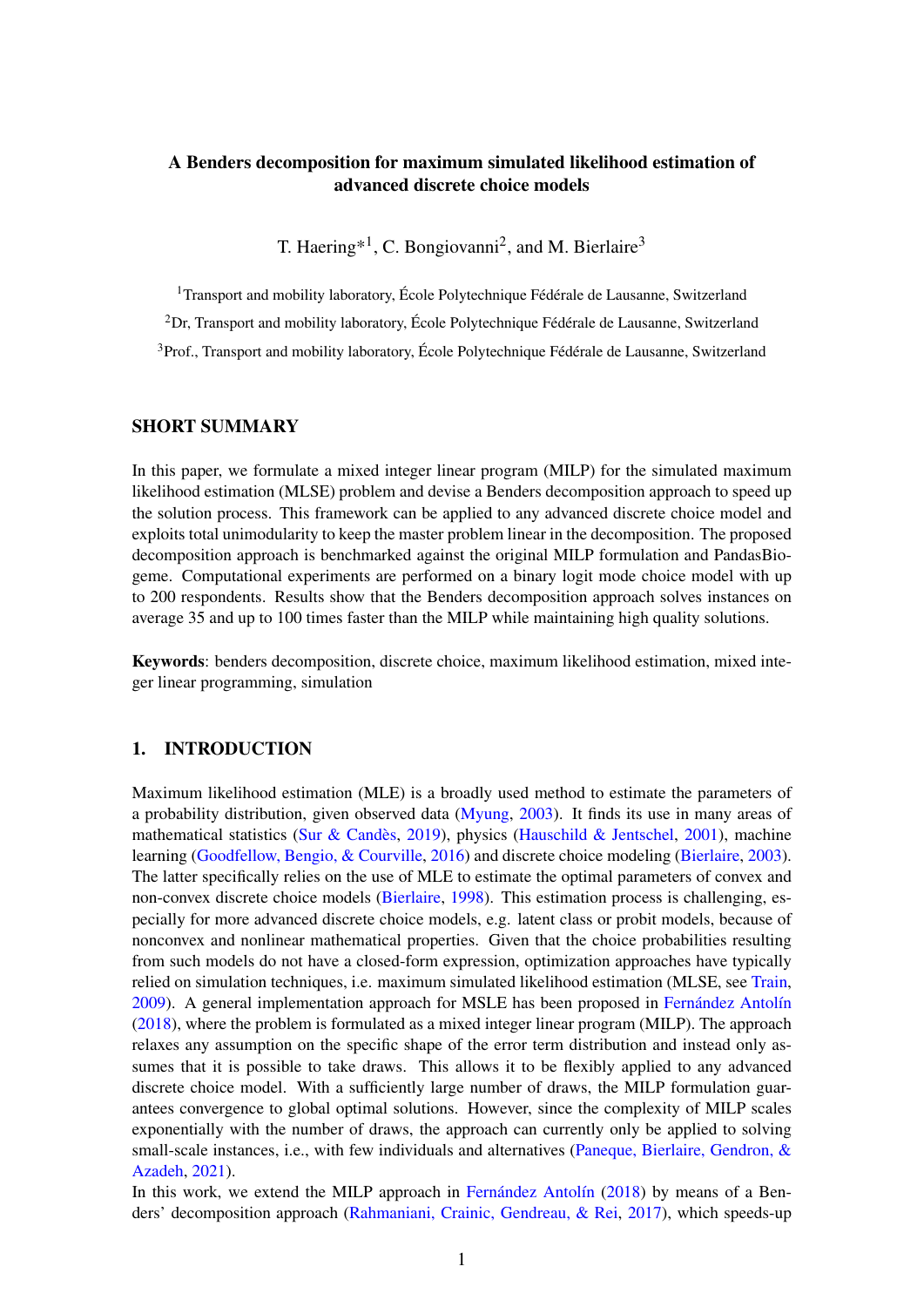the MILP solution process for the MLSE and enables to scale-up the tackled instances. Our designed Benders' decomposition approach exploits total unimodularity to keep the master problem linear, thus eliminating the bottleneck in computational time usually associated with Benders decomposition. The proposed approach is benchmarked against the full MILP and PandasBiogeme [\(Bierlaire,](#page-5-9) [2020\)](#page-5-9). The decomposition method is demonstrated on a binary logit discrete choice model, together with an analysis of the results.

## 2. METHODOLOGY

In this section, we formally introduce an MILP formulation for the MSLE problem, based on the work in [Fernández Antolín](#page-5-6) [\(2018\)](#page-5-6), and a problem-specific Benders decomposition approach. Without loss of generality, the formulation is presented in the context of a multinomial logit formulation, with examples on how to extend it to other model classes, such as probit and latent class models.

#### *MILP formulation*

<span id="page-1-0"></span>
$$
\max_{\beta,\omega,s,z,U,H} \sum_{n} \sum_{i} y_{in} z_{in}
$$
  
s.t.

$$
\sum_i \omega_{inr} = 1 \qquad (\mu_{nr})
$$

$$
H_{nr} = \sum_{i} U_{inr} \omega_{inr} \qquad (\zeta_{nr})
$$

$$
H_{nr} \geq U_{inr} \qquad (\alpha_{inr})
$$
  
\n
$$
s_{in} = \sum_{r} \omega_{inr} \qquad (\theta_{in})
$$

$$
z_{in} \leq L_r - K_r s_{in} \qquad (\xi_{inr})
$$
  
\n
$$
U_{inr} = \sum_{k} \beta_k x_{ink} + \varepsilon_{inr} \qquad (\kappa_{inr})
$$

 $1$ }

$$
\begin{array}{rcl}\n\omega & \in & \{0, \\
\beta, s, z, U, H & \in & \mathbb{R}\n\end{array}
$$

#### Formulation 1 – MSLE as an MILP

Consider a set of  $n = \{1, \ldots, N\}$  individuals choosing exactly one alternative among a set of  $i = \{1, ..., I\}$  alternatives. Such choice is depicted by a binary decision variable *yin*. Assume that each individual *n* selects the alternative *i* corresponding to the maximal utility  $U_{in}$ , i.e.  $y_{in} = 1 \Leftrightarrow$  $U_{in} = \max_j U_{jn}$ . The utility function depends on *k* parameters β which are to be estimated. The objective is to maximize the likelihood function, given by  $\prod_n \prod_i P_n(i)^{y_{in}}$ , where  $P_n(i)$  represents the probability of individual *n* choosing alternative *i*. In order to linearize the likelihood function, a set of  $r = \{1, \ldots, R\}$  independent scenarios are created by sampling the error term distribution, i.e.  $\varepsilon_{\text{inr}}$ . Denote by  $\omega_{\text{inr}}$  the binary decision variable that indicates whether individual *n* chooses alternative *i* in scenario *r*. In this case, the choice probabilities are

approximated by  $P_n(i) \approx \frac{1}{R} \sum_r \omega_{inr}$  and are guaranteed to converge to the real probabilities with a sufficiently large number of scenarios *R* [\(Paneque et al.,](#page-5-7) [2021\)](#page-5-7). Taking the log of the likelihood and replacing  $P_n(i)$  by its estimator yields an objective that still contains the nonlinear term  $\ln(\sum_{r} \omega_{\text{inv}})$ . This issue is tackled by introducing the auxiliary decision variable  $s_{in} = \sum_{r} \omega_{\text{inv}}$ , which is defined in constraints  $(\theta_{in})$ . Similarly, an auxiliary variable  $z_{in}$  is introduced to represent the piece-wise linearization of the logarithm. The latter is defined in Constraints (ξ*inr*), where  $L_r = (1+r)\ln(r) - r\ln(1+r)$  and  $K_r = \ln(r) - \ln(1+r)$  are constants representing intercepts and slopes used for the linearization. With such pre-processing steps and by ignoring the constant term −*N* ln(*R*), the objective of the problem can be rewritten as stated in Formulation [1.](#page-1-0) The rest of the constraints model individual choices. Constraints  $(\mu_{nr})$  guarantee that only one alternative can be chosen per individual and scenario. Constraints (κ*inr*) model the utility of each alternative *i* for individual *n* in scenario *r*, i.e.  $U_{inr}$ . Constraints ( $\zeta_{nr}$ ), which can be easily linearized using a standard big-M approach, and constraints  $(\alpha_{inr})$  ensure that the choice being made corresponds to the one with the highest utility. Note that Formulation [1](#page-1-0) is characterized by the complicating binary decision variables  $\omega$ .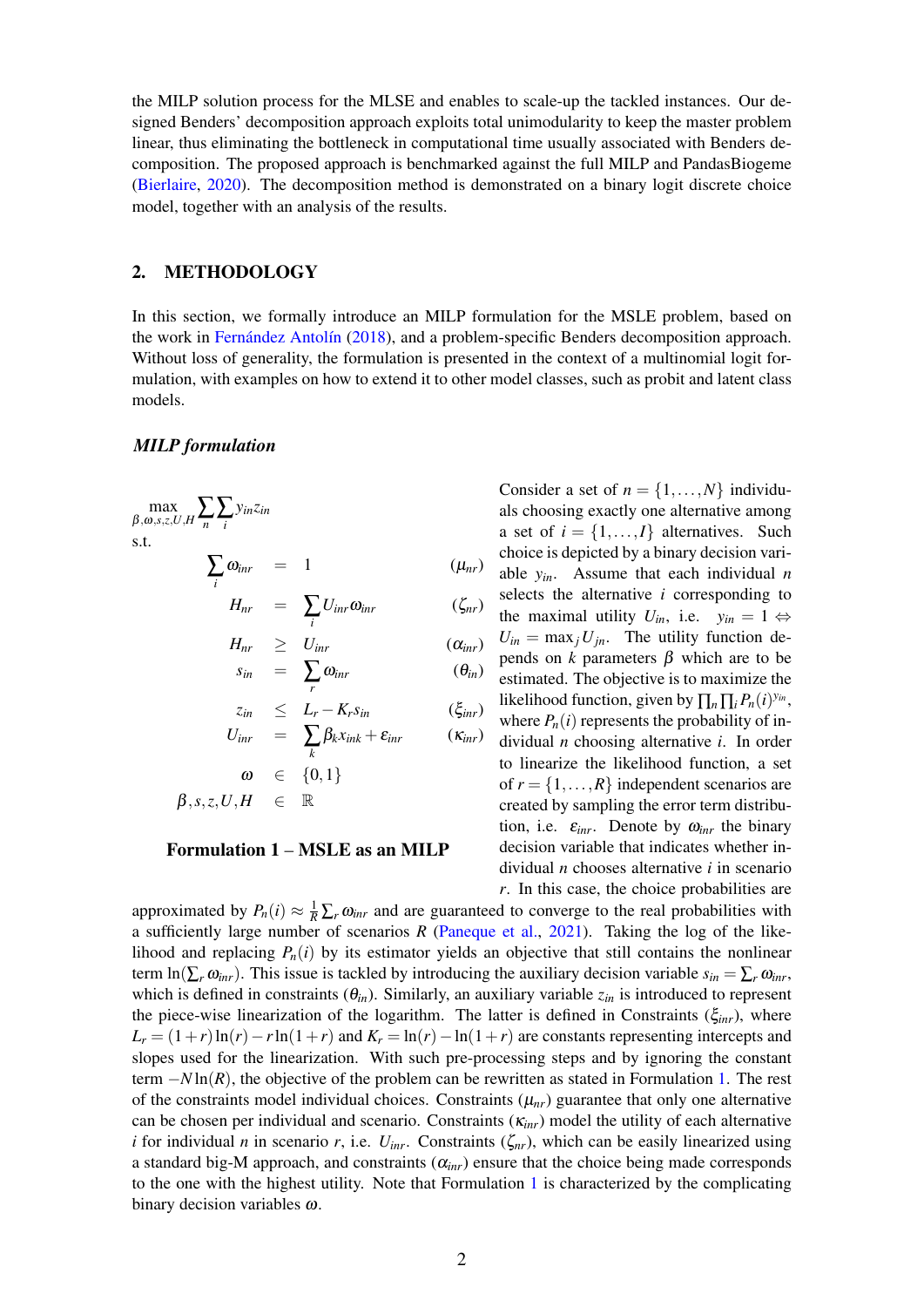The MILP formulation can be easily adapted to other model speficiations. For example, in order to tackle a probit model, it is sufficient to add the cholesky factor of the covariance matrix [\(Dow](#page-5-10) [& Endersby,](#page-5-10) [2004\)](#page-5-10) in the right-hand side of constraints (κ*inr*). Note that this transformation increases the number of parameters to be estimated by  $\frac{I(I+1)}{2}$ . Similarly, in order to tackle a latent class model, it is sufficient to add a class membership indicator  $\gamma_{cn}$  where *c* is the class index. For each class  $c$ , the constraints corresponding to making the best choice  $\omega_{\text{cinv}}$  for that class are duplicated, and finally a global choice variable is defined as  $\omega_{\text{inr}} = \sum_{c} \omega_{\text{cinn}} \gamma_{cn}$ .

### *Benders decomposition approach*

Combinatorial optimization problems that are characterized by complicating variables are typically tackled by a Benders decomposition approach [\(Benders,](#page-4-1) [1962\)](#page-4-1). It can be summarized as an iterative solution procedure in which the complicating variables are isolated into a master problem and their solution values are fed to a subproblem, whose dual information is used to create cuts for the master problem in order to create new solutions. For a comprehensive review of the method, see for example [\(Rahmaniani et al.,](#page-5-8) [2017\)](#page-5-8). In most applications, the complicating variables are integral, resulting in the need to solve an integral master problem at each iteration. This makes Benders notorious for its slow convergence. In our case, we can use an elegant trick to avoid this issue: by identifying the continuous estimation parameters  $\beta$  as the complicating variables and fixing them in the subproblem, the utilities of all the alternatives become fixed as well. Thus the problem of choosing the highest utility alternative simplifies to a knapsack problem, which is totally unimodular. This mathematical property allows us to drop the integrality constraints on the choice variables. Formulation [2](#page-2-0) and Formulation [3](#page-2-1) give the respective definitions of the primal and dual of the subproblem, while Formulation [4](#page-3-0) describes the master problem.

$$
\min_{\beta,\omega,\chi,\eta,s,z,H} - \sum_{n} \sum_{i} y_{in}z_{in}
$$
\n
$$
\sum_{\mu,\alpha,\zeta,\mu,\lambda,\varphi^{\beta},\theta,\xi} \sum_{nr} \mu_{nr} - \sum_{\text{inr}} \varepsilon_{\text{inr}} \alpha_{\text{inr}} + \sum_{\text{inr}} \pi_{\text{inr}}
$$
\n
$$
\sum_{i} \omega_{\text{inr}} = 1 \qquad (\mu_{nr}) \qquad \text{s.t.} + \sum_{\text{inr}} \beta_{\text{k}}^{\text{fixed}} \lambda_{\text{inr}} + \sum_{\text{inr}} L_{r} \xi_{\text{inr}}
$$
\n
$$
\sum_{i} \beta_{\text{k}} x_{\text{ink}} - H_{nr} < -\varepsilon_{\text{inr}} \qquad (\alpha_{\text{inr}}) \qquad \mu_{nr} - \zeta_{nr} \varepsilon_{\text{inr}} + \pi_{\text{inr}} - \theta_{\text{in}} \qquad \leq 0 \qquad (\omega_{\text{inr}})
$$

$$
\sum_{k} \beta_{k} x_{ink} - H_{nr} \leq -\varepsilon_{inr} \qquad (\alpha_{inr}) \qquad \mu_{nr} - \zeta_{nr} \varepsilon_{inr} + \pi_{inr} - \theta_{in} \leq 0
$$
\n
$$
H_{nr} - \sum_{ik} \eta_{inr} x_{ink} \leq \sum_{i} \omega_{inr} \varepsilon_{inr} \qquad (\zeta_{nr}) \qquad \sigma_{inr} + \sum_{k} \beta_{k}^{\text{fixed}} \lambda_{inrk} \leq 0
$$

β

$$
-\sum_{i}^{\infty} \alpha_{inr} + \zeta_{nr} = 0 \qquad (H_{nr})
$$

 $(\chi_{\text{inr}})$ 

$$
\begin{array}{rcl}\n(\lambda_{inrk}) & -\zeta_{nr}x_{ink} + \lambda_{inrk} - \varphi_{nrk}^{\beta} & = & 0 \quad (\eta_{inrk}) \\
(\varphi_{nrk}^{\beta}) & \theta_{in} + \sum_{r} K_{r}\xi_{inr} & \leq & 0 \quad (s_{in})\n\end{array}
$$

$$
\sum_{r} \xi_{inr} = -y_{in} \qquad (z_{in})
$$

$$
\sum_{inr} \alpha_{inr} x_{ink} + \sum_{nr} \varphi_{nrk}^{\beta} = 0 \qquad (\beta_k)
$$

$$
\mu, \pi, \lambda, \theta, \varphi^{\beta} \in \mathbb{R}
$$

<span id="page-2-1"></span>
$$
\begin{array}{rclcl} \mu,\pi,\lambda,\theta,\phi^{\beta} & \in & \mathbb{R} \\ \alpha,\zeta,\xi & \in & \mathbb{R}_{\leq 0} \end{array}
$$

## Formulation 2 – Primal subproblem

<span id="page-2-0"></span> $\omega, \chi, s \in \mathbb{R}_{\geq 0}$  $\beta, \eta, z, H \in \mathbb{R}$ 

 $\chi_{inr} + \omega_{inr} = 1$  ( $\pi_{inr}$ )

 $\eta_{\text{inrk}} = 0$  ( $\varphi$ 

 $s_{in} - \sum_{r} \omega_{inr} = 0$  (θ<sub>*in*</sub>)  $z_{in} + K_r s_{in} \leq L_r$  (ξ*inr*)

 $\eta_{\textit{inrk}} + \beta_k^{\textit{fixed}} \chi_{\textit{inr}} \quad = \quad \beta_k^{\textit{fixed}}$ 

 $\beta_k - \sum_i$ 

#### Formulation 3 – Dual subproblem

As the linearization of Constraint (ζ*nr*) using a big-M approach no longer works when integrality constraints are relaxed, the formulation in the primal subproblem is slighlty modified: The product  $\eta_{inrk} = \omega_{inr}\beta_k$  is modeled directly using Constraints ( $\pi_{inr}$ ), ( $\lambda_{inrk}$ ) and ( $\varphi_{nrk}^{\beta}$ ). This formulation is equivalent to Formulation [1.](#page-1-0) It is important to mention that, in order to preserve the inegrality of the primal, information about  $\beta^{fixed}$  had to be kept in its coefficient matrix, which implies it also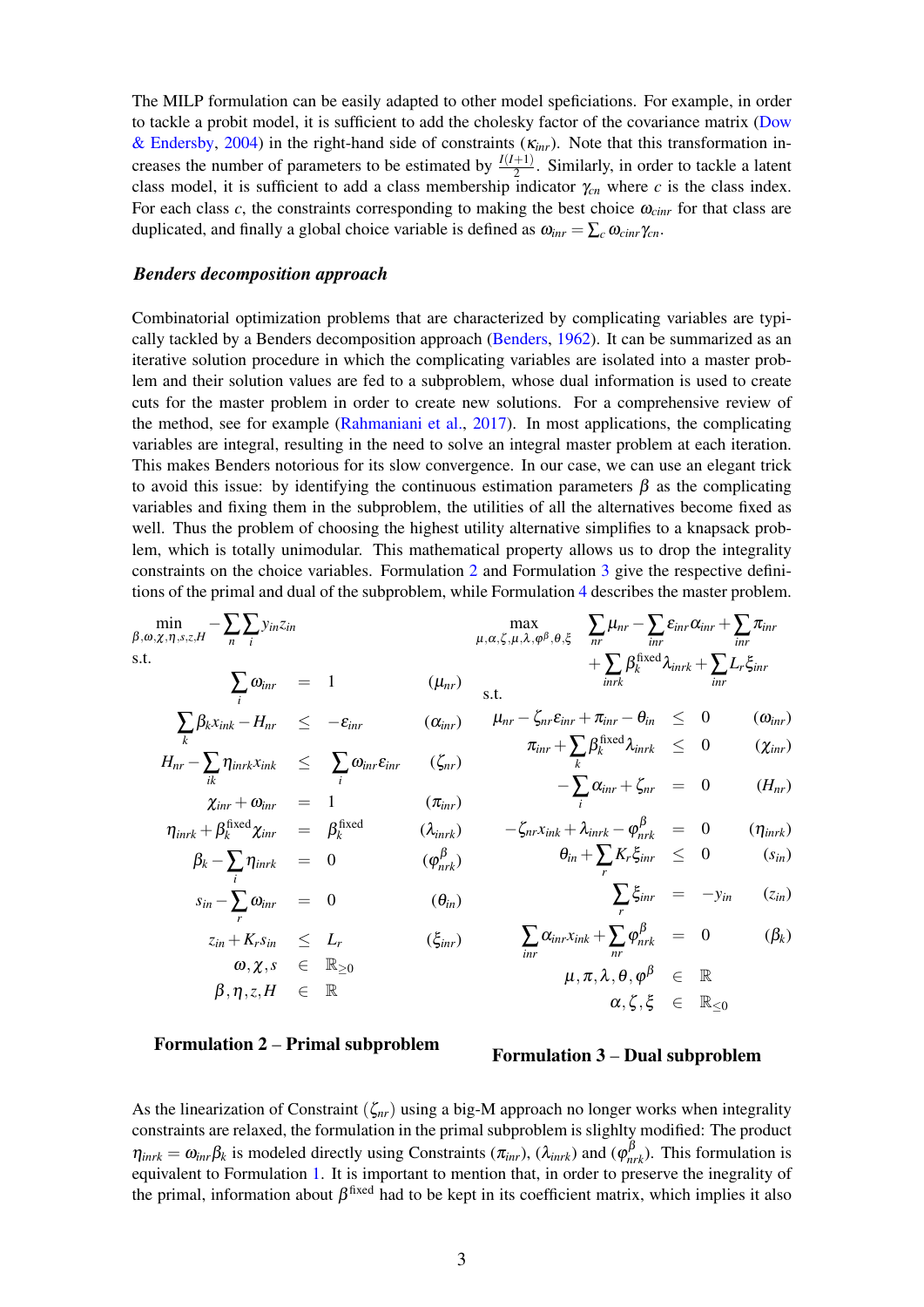being contained in the matrix of the dual, i.e. Constraints (χ*inr*). This means the feasible region of the dual subproblem is not constant over iterations, which might distort the Bender cuts. Lastly, both the primal and the dual models are fully decomposable on the individuals *n*, as individuals select alternatives independently from each other.

<span id="page-3-0"></span>
$$
\min_{\mathcal{L}, \beta} \mathcal{L}
$$
\ns.t.

\n
$$
\mathcal{L} \geq \mathcal{L}^* + \sum_{n} \sum_{k} \phi_{nk}^* (\beta_k - \beta_k^{\text{fixed}}) \quad (1)
$$
\n
$$
\mathcal{L} \geq \mathcal{L}^{\text{best}} \quad (2)
$$
\n
$$
\mathcal{L}, \beta \in \mathbb{R}
$$

Formulation 4 – Master problem

) (1) ing the dual subproblem, a Benders cut of Finally, the master problem reduces to finding optimal values for the estimation parameters  $β$ . For each  $β$ <sup>fixed</sup>, after solvthe same type as Constraint (1) is added. The parameters of the Benders cuts are determined by the achieved objective  $\mathscr{L}^*$ and  $\phi_{nk}^* = \sum_{ir} \lambda_{inrk}^*$ . Each optimal objective value of the master problem serves as a new lower bound on the objective, enforced in Constraint (2).

## 3. RESULTS AND DISCUSSION

Our approach is tested on a binary logit model. A mode choice problem between two alternatives, public transport (pt) and car, is considered. The systematic utilities of the alternatives are:

$$
V_{\text{car}} = \beta_{\text{time}} \cdot \text{traveltime}_{\text{car}}
$$
  

$$
V_{\text{pt}} = \beta_{\text{time}} \cdot \text{traveltime}_{\text{pt}}
$$

The dataset is extracted from revealed preference data on mode choice collected in 1987 for the Netherlands Railways, consisting of 228 respondents [\(CASE,](#page-5-11) [2017\)](#page-5-11). Experiments are performed using GUROBI 9.5.0 [\(Gurobi Optimization, LLC,](#page-5-12) [2021\)](#page-5-12) on a 2.6 GHz 6-Core Intel Core i7 processor with 16 GB of RAM, with a three hour time limit per instance. Our proposed Benders approach is benchmarked against PandasBiogeme [\(Bierlaire,](#page-5-9) [2020\)](#page-5-9) and the full MILP, in terms of objective values and runtimes. Biogeme's objective function is the Log-Likelihood ( $LL = \ln(\prod_n \prod_i P_n(i)^{y_{in}})$ ) , which is approximated by the simulated Log-Likelihood (*sLL*), the MILP objective. For the purpose of comparison, the *LL* is also evaluated for the decomposition and the MILP using the estimated parameters. We take random subsets of individuals from the population to get instances that are manageable for the MILP.

Table [1](#page-4-2) shows the comparison between the decomposition and the full MILP in terms of *sLL* and computation times, while Table [2](#page-4-3) shows the results in terms of *LL*. We highlight the following: 1. the decomposition solves the problem on average 35 and up to 100 times faster, 2. comparing the optimal solution values for the full MILP and our decomposition reveals small gaps in optimality, and 3. increasing the number of draws reduces the optimality gap between the exact solution (PandasBiogeme) and the approximation (MILP and decomposition).

Although Benders decomposition is an exact approach, our formulation contains mathematical aspects that may currently prevent the convergence to the real global optimum. As mentioned in the methodology, a possible explanation for the deviations is the fact that information about the master variables is maintained in the coefficient matrix of the dual. Other explanations include numerical issues, stemming for example from the linearization of the logarithm or the way certain solvers handle specific constraints.

# 4. CONCLUSIONS

In this paper, we develop a mixed integer linear program (MILP) for the simulated maximum likelihood estimation (MLSE) problem and construct a Benders decomposition approach to speed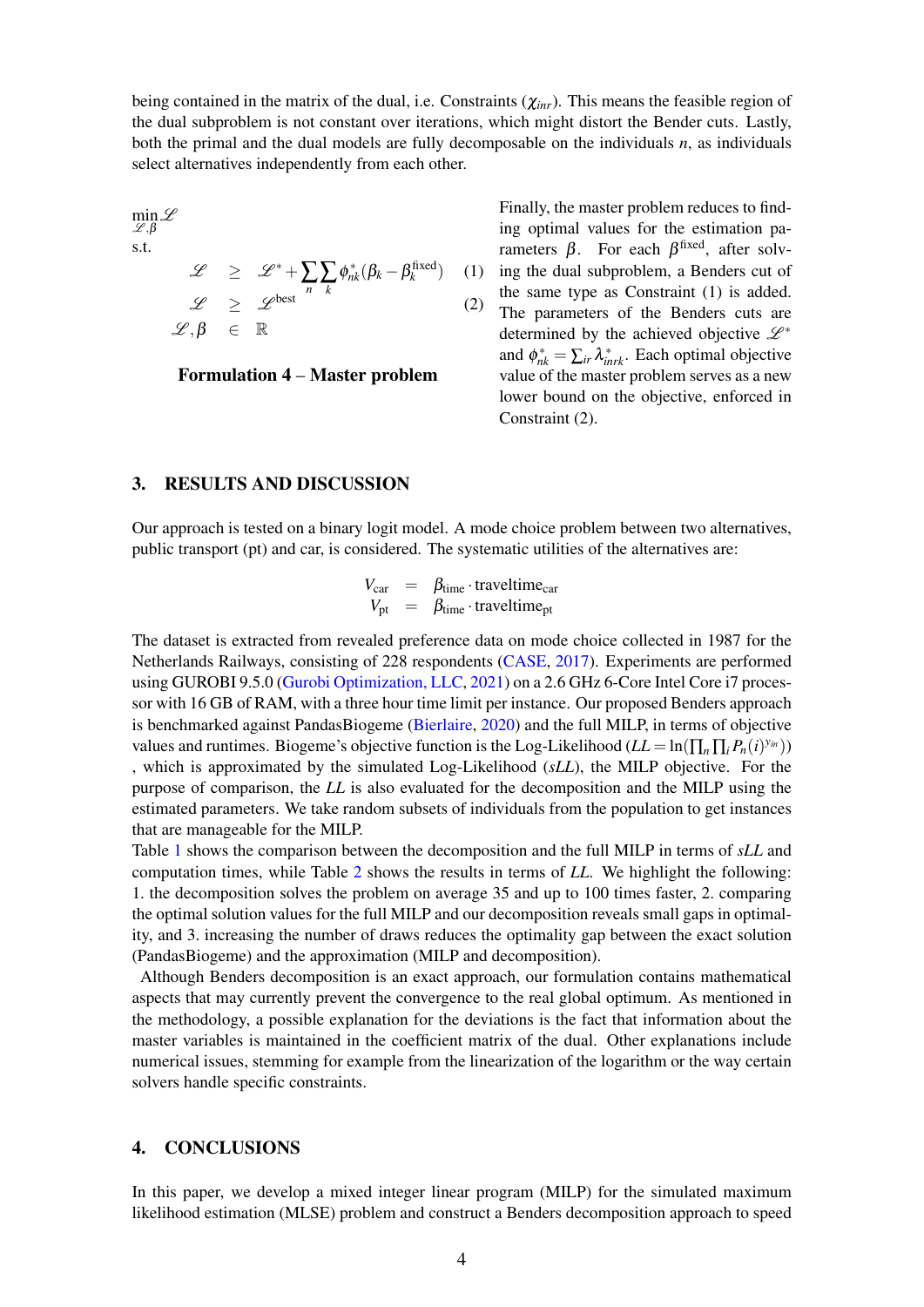<span id="page-4-2"></span>Table 1 – Comparing our decomposition method with the full MILP in terms of  $sLL$  and runtime (N = population size, R = number of draws,  $sLL$  = simulated Log-Likelihood,  $M = MILP$ ,  $D = decomposition$ ,  $T = time$  in sec.)

| N   | R   | sLL-M      | sLL-D      | Gap $\lceil \% \rceil$ | T-M      | T-D      |
|-----|-----|------------|------------|------------------------|----------|----------|
| 20  | 50  | $-12.607$  | $-12.658$  | $-0.40$                | 64.942   | 10.061   |
| 20  | 100 | $-12.212$  | $-12.258$  | $-0.38$                | 403.694  | 9.902    |
| 20  | 200 | $-12.283$  | $-12.648$  | $-2.97$                | 1117.064 | 16.939   |
| 50  | 50  | $-30.848$  | $-31.030$  | $-0.59$                | 286.679  | 29.780   |
| 50  | 100 | $-30.461$  | $-31.040$  | $-1.90$                | 1558.604 | 65,006   |
| 50  | 200 | $-30.566$  | $-30.692$  | $-0.41$                | 5375.655 | 98.206   |
| 100 | 50  | $-65.204$  | $-65.801$  | $-0.92$                | 2820.229 | 28.781   |
| 100 | 100 | $-65.784$  | $-67.419$  | $-2.49$                | 4346.067 | 274.163  |
| 100 | 200 | $-65.699$  | $-66.018$  | $-0.49$                | $10800+$ | 295.741  |
| 200 | 50  | $-123.551$ | $-124.027$ | $-0.39$                | 1476.185 | 120.579  |
| 200 | 100 | $-124.000$ | $-124.243$ | $-0.20$                | $10800+$ | 327.253  |
| 200 | 200 | $-124.707$ | $-124.106$ | 0.48                   | $10800+$ | 1262.755 |

<span id="page-4-3"></span>Table 2 – Comparing our decomposition method with the full MILP and Pandas-Biogeme in terms of *LL* ( $N =$  population size,  $R =$  number of draws,  $LL =$  Log-Likelihood,  $\text{Biog} = \text{Pandas} \cdot \text{Biogeme}$ ,  $M = \text{MILP}$ ,  $D = \text{decomposition}$ 

| N   | R   | LL-Biog    | $LL-M$     | Gap $\lceil \% \rceil$ | LL-D       | Gap $\lceil \% \rceil$ |
|-----|-----|------------|------------|------------------------|------------|------------------------|
| 20  | 50  | $-12.303$  | $-12.444$  | $-1.15$                | $-12.493$  | $-1.55$                |
| 20  | 100 | $-12.303$  | $-12.395$  | $-0.75$                | $-12.411$  | $-0.88$                |
| 20  | 200 | $-12.303$  | $-12.378$  | $-0.61$                | $-12.463$  | $-1.30$                |
| 50  | 50  | $-30.265$  | $-30.326$  | $-0.20$                | $-30.683$  | $-1.38$                |
| 50  | 100 | $-30.265$  | $-30.326$  | $-0.20$                | $-30.481$  | $-0.72$                |
| 50  | 200 | $-30.265$  | $-30.325$  | $-0.20$                | $-30.283$  | $-0.06$                |
| 100 | 50  | $-64.883$  | $-64.898$  | $-0.02$                | $-65.396$  | $-0.79$                |
| 100 | 100 | $-64.883$  | $-64.883$  | 0.00                   | $-66.031$  | $-1.77$                |
| 100 | 200 | $-64.883$  | $-64.893$  | $-0.02$                | $-64.925$  | $-0.06$                |
| 200 | 50  | $-122.689$ | $-122.735$ | $-0.04$                | $-122.690$ | 0.00                   |
| 200 | 100 | $-122.689$ | $-122.920$ | $-0.19$                | $-122.739$ | $-0.04$                |
| 200 | 200 | $-122.689$ | $-123.342$ | $-0.53$                | $-122.721$ | $-0.03$                |

up the solution process. The methodology can be applied to any advanced discrete choice model and makes use of total unimodularity to keep the master problem linear in the decomposition, avoiding the typical bottleneck in efficiency for a Benders decomposition. The results on a binary logit discrete choice model show an average speed up of factor 35, with instances being solved up to 100 times faster. Small deviations in the optimal solution values between decomposition and full MILP are present. This is currently under investigation, together with applications to more advanced discrete choice models.

## ACKNOWLEDGMENT

We would especially like to thank Dr. Stefano Bortolomiol for many enlightening discussions on Benders decompositions, as well as Prof. Virginie Lurkin and Dr. Rico Krueger for their highly constructive inputs and general perspective.

# **REFERENCES**

<span id="page-4-1"></span>Benders, J. F. (1962). Partitioning procedures for solving mixed-variables programming problems. *Numerische mathematik*, *4*(1), 238–252.

<span id="page-4-0"></span>Bierlaire, M. (1998). Discrete choice models. In *Operations research and decision aid*